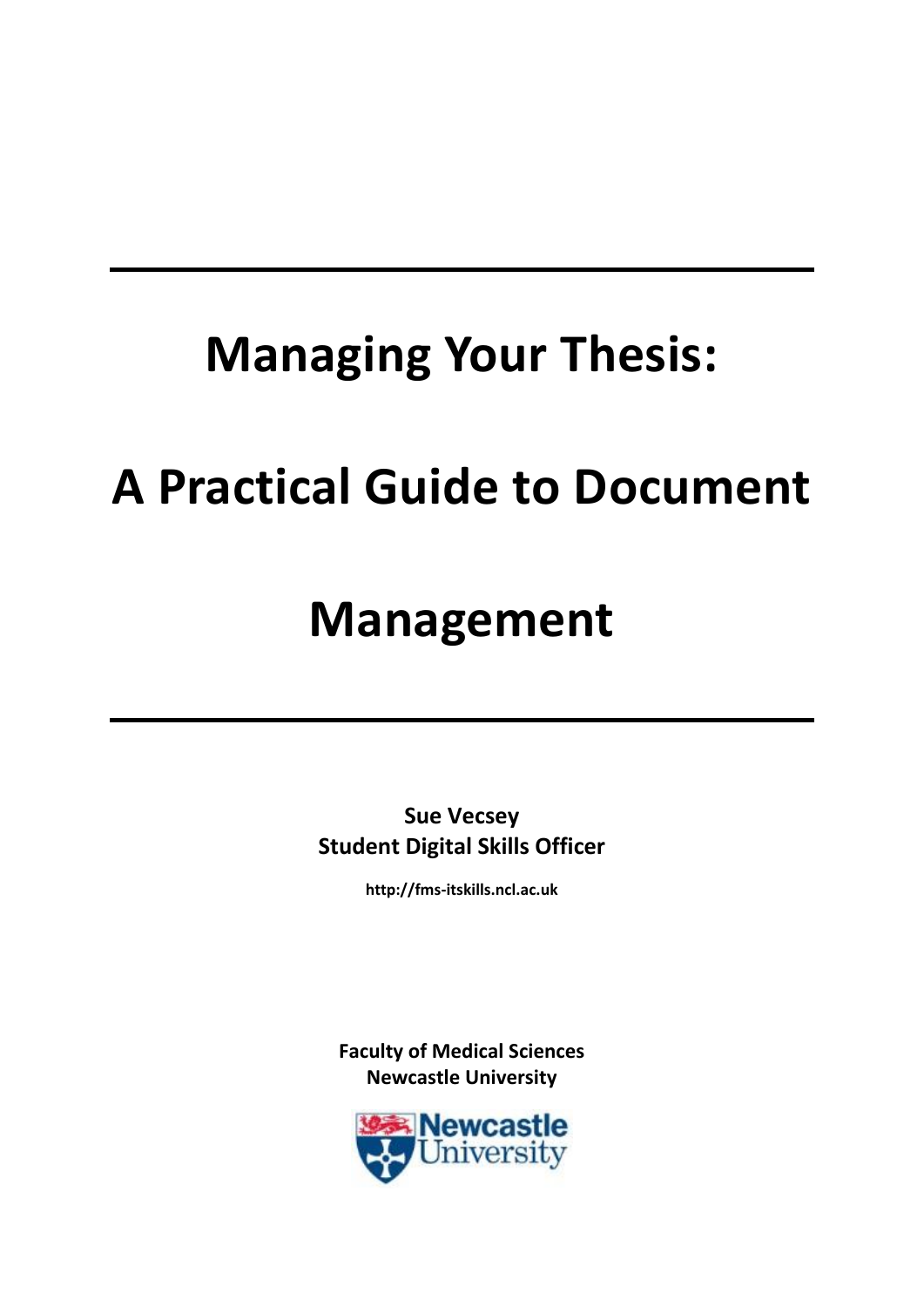#### **Introduction**

Managing a long document such as a thesis, usually divided into several chapters, is a complicated task, and many problems can arise through poor management, overly complex formatting requirements, and incorrect application of seemingly innocuous techniques.

This document summarises a range of document management techniques designed to make managing a thesis or other long and complex document as straight forward as possible.

There is no substitute for learning and applying proper techniques. This document should be read in conjunction with other practical classes in document management, including those available at the Faculty of Medical Sciences IT Skills website<sup>1</sup>

#### **About the Author**

Sue Vecsey is a graduate of Northumbria University and holds an Honours Degree in Further Education and Training. She also holds a Certificate in Education (FE) and has for many years been teaching in the Further Education sector.

Sue joined the School of Medical Sciences Education Development at Newcastle University in April 2010 as a Teaching Support Officer to assist in the delivery of academic IT skills teaching. In September 2015 she became responsible for all student digital skills training in the Faculty of Medical Sciences.

Sue's special interest lies in assessing the effectiveness of technology enhanced learning and how these technologies enhance the learning experience for the student.

**.** 

<sup>1</sup> [http://fms-itskills.ncl.ac.uk](http://fms-itskills.ncl.ac.uk/)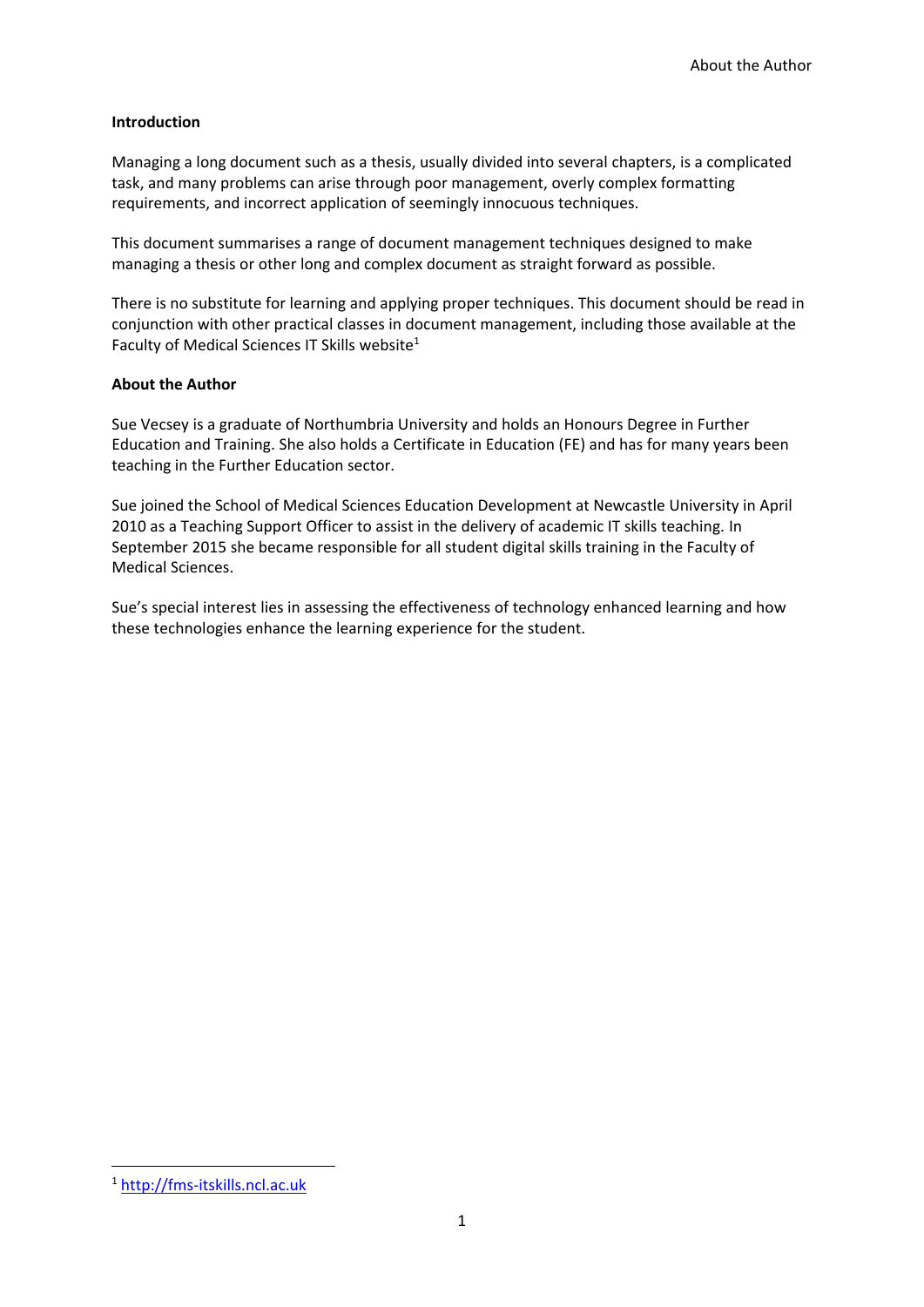#### **Table of Contents**

| 1.1   |  |
|-------|--|
| 1.2   |  |
| 1.3   |  |
| 1.4   |  |
| 1.5   |  |
| 1.6   |  |
| 1.7   |  |
| 1.8   |  |
| 1.9   |  |
| 1.10  |  |
|       |  |
| 2.1   |  |
| 2.2   |  |
| 2.3   |  |
| 2.4   |  |
| 2.5   |  |
|       |  |
|       |  |
| 3.1   |  |
| 3.2   |  |
| 3.3   |  |
|       |  |
| 4.1   |  |
| 4.2   |  |
| 4.3   |  |
| 4.4   |  |
| 4.5   |  |
| 4.6   |  |
| 4.7   |  |
| 4.8   |  |
|       |  |
| 5.1   |  |
| 5.2   |  |
| 5.2.1 |  |
| 5.2.2 |  |
|       |  |
|       |  |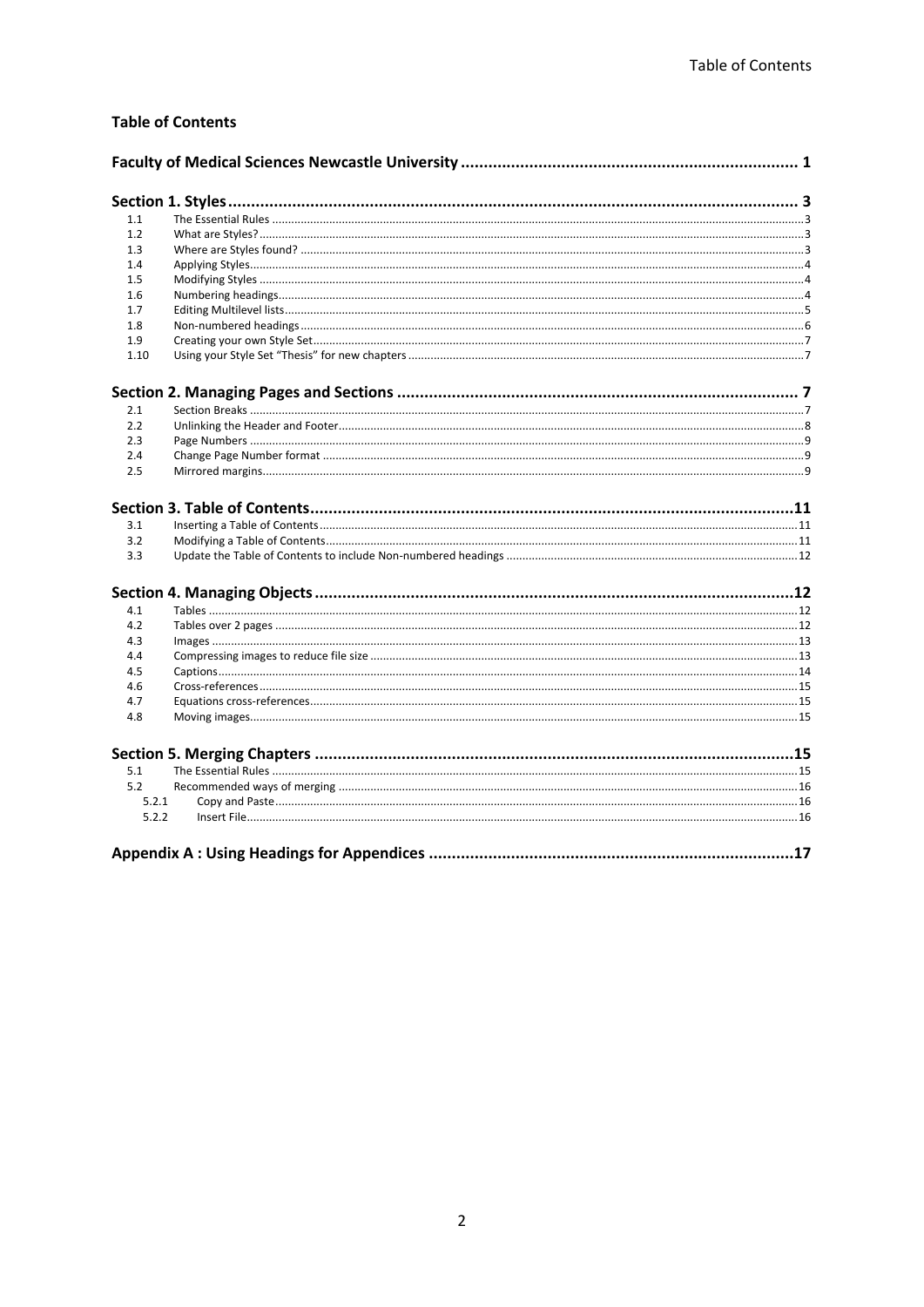# **Section 1. Styles**

<span id="page-3-0"></span>

## <span id="page-3-1"></span>**1.1 The Essential Rules**

Use appropriate styles for specific types of text, such as Headings, Quotes and Lists.

- $\triangleright$  Use an appropriate Style Set.
- $\triangleright$  Be consistent.
- $\triangleright$  Avoid blank lines in your document.

#### <span id="page-3-2"></span>**1.2 What are Styles?**

Styles are capsules of information that contain everything that Word needs to know about how a piece of text will look and behave on the page. More information at: [http://fms](http://fms-itskills.ncl.ac.uk/pgres/dmcl/styleswhat.html)[itskills.ncl.ac.uk/pgres/dmcl/styleswhat.html.](http://fms-itskills.ncl.ac.uk/pgres/dmcl/styleswhat.html)

Styles control the:

- $\triangleright$  Font style,
- $\triangleright$  Text size,
- $\triangleright$  Line spacing,
- $\triangleright$  Spacing between paragraphs,
- $\triangleright$  List effects,
- $\triangleright$  Borders.
- $\triangleright$  Hierarchy within the document.

#### <span id="page-3-3"></span>**1.3 Where are Styles found?**

The Styles gallery shows a small selection of the available styles in Word. This menu expands to show the Styles Pane where more styles are revealed when you select the expansion arrow, as highlighted in yellow in [Figure 1:](#page-4-3)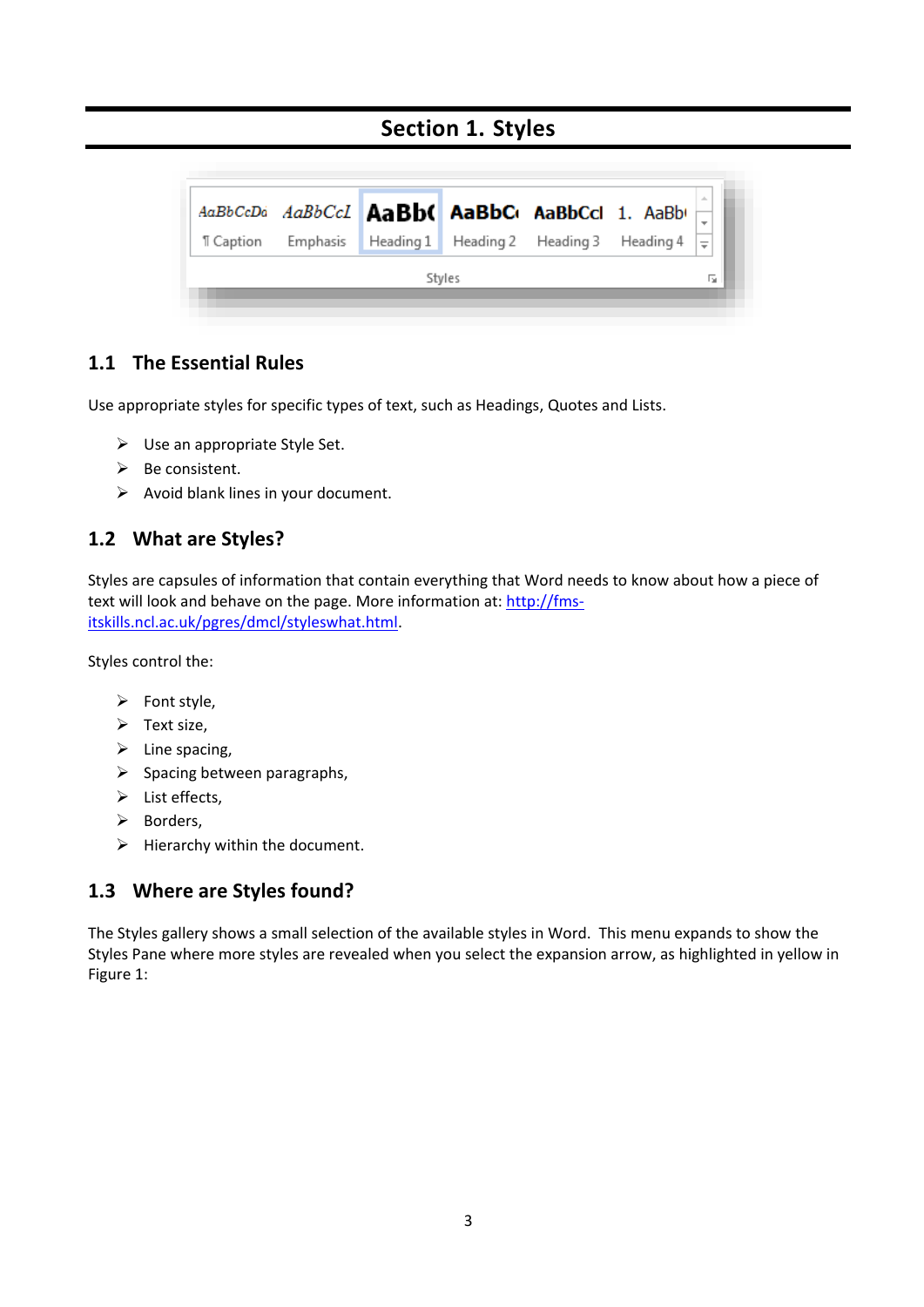| I AaBbCcI AaBbCcI<br>8.<br><b>THeading 9 THormal</b><br>Styles (Alt+Ctrl+Shift+S)                                                                                                                                                                                                                                                                                                                                                                                              | ă.<br>÷<br>Change<br>$\overline{\phantom{a}}$<br><b>Styles-</b><br>Б |
|--------------------------------------------------------------------------------------------------------------------------------------------------------------------------------------------------------------------------------------------------------------------------------------------------------------------------------------------------------------------------------------------------------------------------------------------------------------------------------|----------------------------------------------------------------------|
| .<br><b>Deal of</b><br><b>Service</b><br>۰<br>u<br>Hodrig 1<br>working 2<br>u<br>ы<br>visualing. 3<br>٠<br><b>Employees</b><br>٠<br><b>Doney</b><br>u<br>Tap <sub>1</sub><br>u<br><b>Limits</b><br>Silkle Workers<br>٠<br>٠<br><b><i>Florida Brightonia</i></b><br>Sale<br>ы<br>u<br><b>Interest Quality</b><br><b>Look Fallenman</b><br>٠<br><b>Johnson Raillerson</b><br>٠<br><b>Book Title</b><br>٠<br><b>This mass</b><br><b>Thinkle international</b><br>图 图 图<br>Gallery | Show the Styles wind                                                 |

**Figure 1 The Styles Pane**

## <span id="page-4-3"></span><span id="page-4-0"></span>**1.4 Applying Styles**

**Heading 1** should be used for all chapter titles. To apply a heading style, place the cursor in the text then select **Home** tab > **Styles** group > **Heading 1**.

Heading 2 should be used for all subheadings and Heading 3 should be used for all subheadings of Heading 2.

#### <span id="page-4-1"></span>**1.5 Modifying Styles**

You can modify styles to suit your own requirements and preferences.

To modify a style, place your cursor on the heading and find the style in the **Styles Pane**, right click over the style and choose **Modify**.

**Normal** is the style used for all body text. It should be applied to **all text** except headings.

#### <span id="page-4-2"></span>**1.6 Numbering headings**

In a thesis, it is common practice to use multilevel lists to number headings. More information at: [http://fms](http://fms-itskills.ncl.ac.uk/pgres/dmcl/multilists.html)[itskills.ncl.ac.uk/pgres/dmcl/multilists.html.](http://fms-itskills.ncl.ac.uk/pgres/dmcl/multilists.html)

Multilevel lists can be applied to headings via the **Home** tab > **Paragraph** group (see [Figure 2\)](#page-5-1).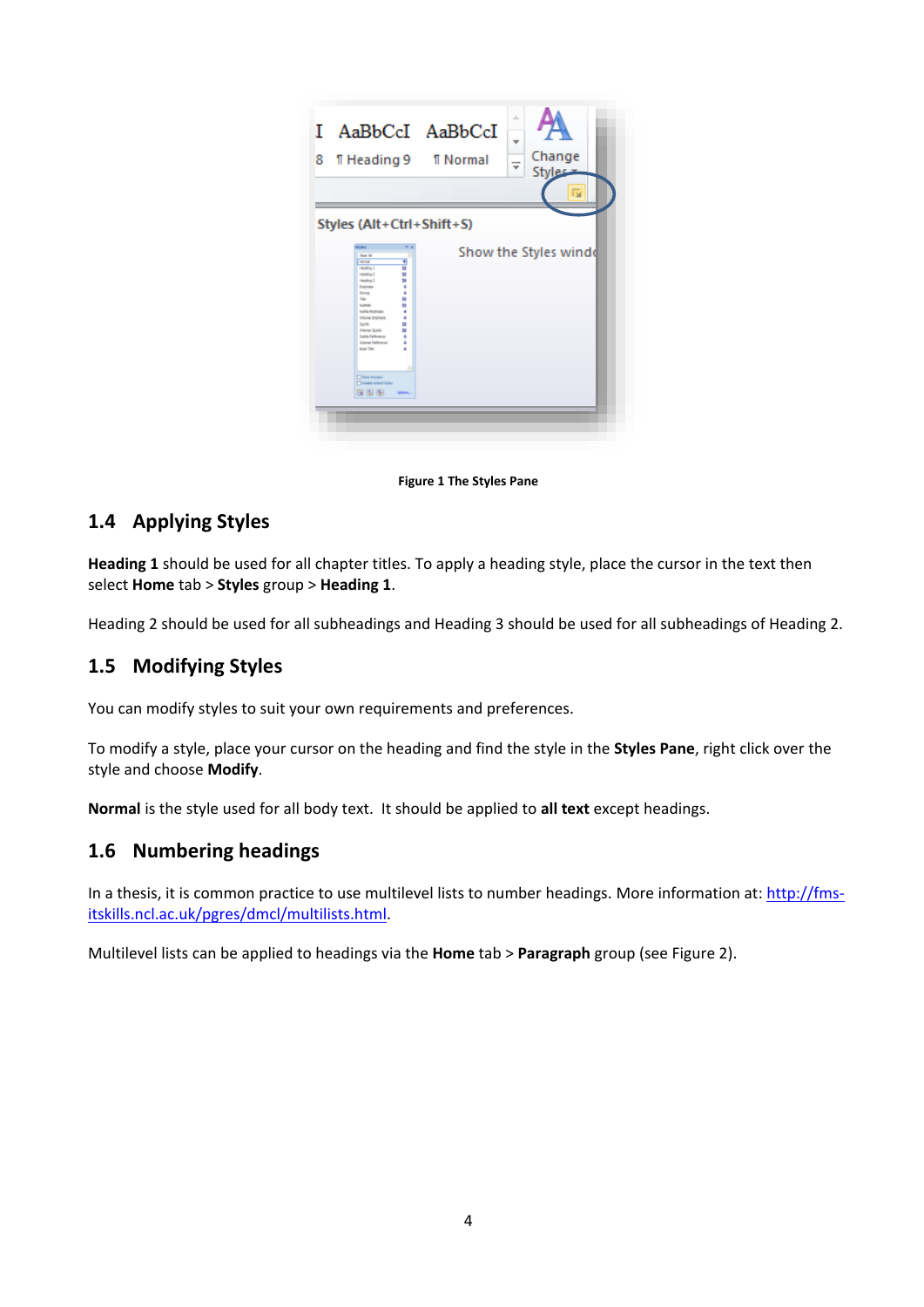

**Figure 2 Applying automatic numbering to headings**

#### <span id="page-5-1"></span><span id="page-5-0"></span>**1.7 Editing Multilevel lists**

To include the word '**Chapter'** before the number one in Heading 1, e.g. Chapter 1:

- Ensure that your cursor is placed on Heading 1.
- Return to the multilevel list menu and select **Define New Multilevel List**… from the options at the bottom of the window.
- Select **Level 1** and enter the word '**Chapter'** before the number and leave a space. (See [Figure 3\)](#page-6-1).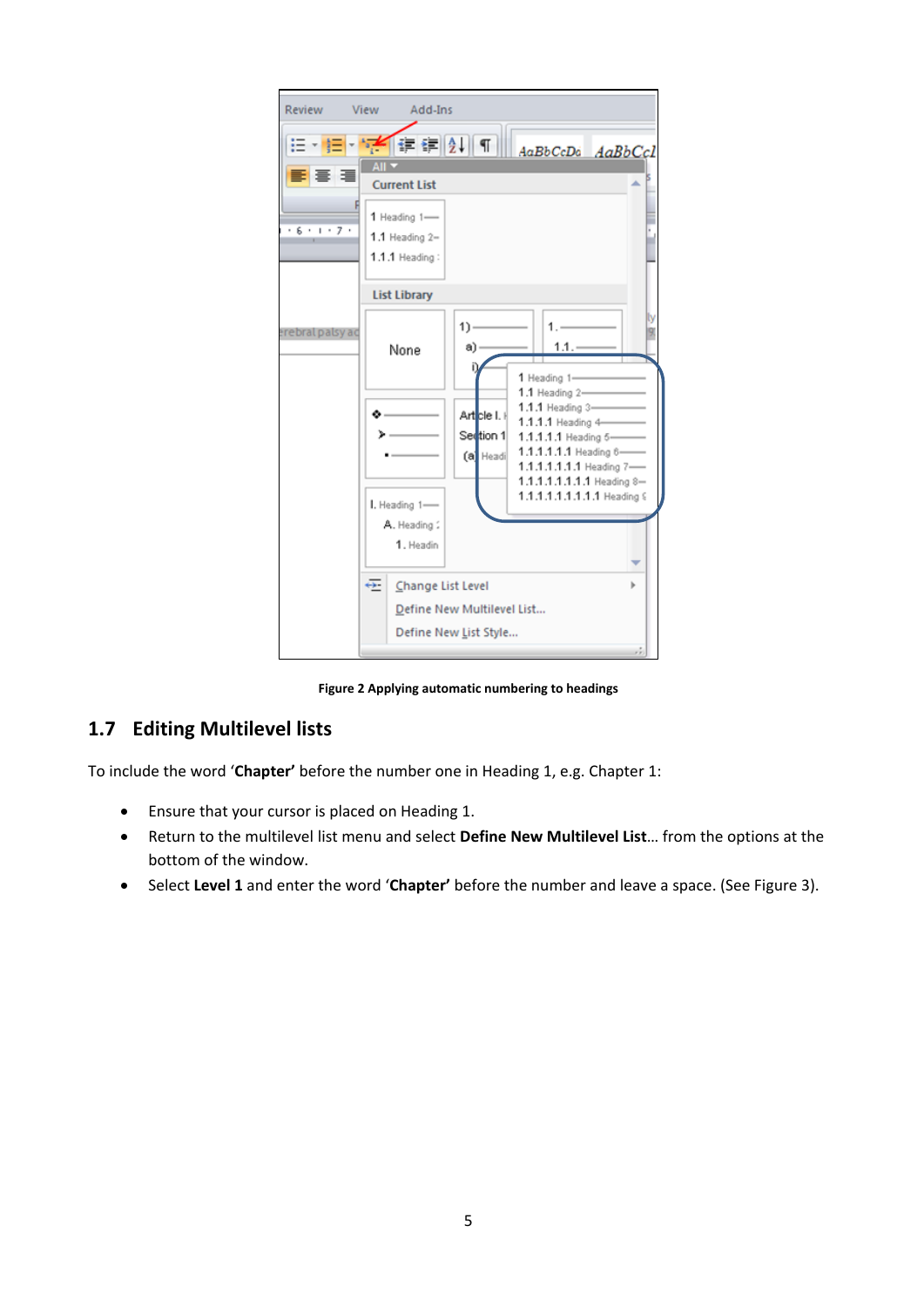|                   | Click level to modify:       |                                                                                                                                                                                                                                                                                                                  |                            |                       | Apply changes to:              |                          |
|-------------------|------------------------------|------------------------------------------------------------------------------------------------------------------------------------------------------------------------------------------------------------------------------------------------------------------------------------------------------------------|----------------------------|-----------------------|--------------------------------|--------------------------|
| $\mathbf{1}$<br>2 |                              | Chapter 1 Heading 1 - The Chapter 1 Heading 1                                                                                                                                                                                                                                                                    |                            |                       | <b>Whole list</b>              | ۰                        |
| 3<br>4            |                              | $1.1 - 1.1$                                                                                                                                                                                                                                                                                                      |                            |                       | Link level to style:           |                          |
| 5                 |                              | $1.1.1  \frac{1}{2}$ $\frac{1}{2}$ $\frac{1}{2}$ $\frac{1}{2}$ $\frac{1}{2}$ $\frac{1}{2}$ $\frac{1}{2}$ $\frac{1}{2}$ $\frac{1}{2}$ $\frac{1}{2}$ $\frac{1}{2}$ $\frac{1}{2}$ $\frac{1}{2}$ $\frac{1}{2}$ $\frac{1}{2}$ $\frac{1}{2}$ $\frac{1}{2}$ $\frac{1}{2}$ $\frac{1}{2}$ $\frac{1}{2}$ $\frac{1}{2}$ $\$ |                            |                       | Heading 1                      | ▼                        |
| 6<br>7            |                              | $1.1.1.1  1.1.1  1.1.1  1.1.1  1.1.1  1.1.1  1.1.1  1.1.1  1.1.1  1.1.1  1.1.1  1.1.1  1.1.1  1.1.1  1.1.1  1.1.1 -$                                                                                                                                                                                             |                            |                       | Level to show in gallery:      |                          |
| 8<br>9            |                              |                                                                                                                                                                                                                                                                                                                  |                            |                       | Level 1                        | ▼                        |
|                   |                              | $1.1.1.1.1.1.1 -$<br>$1.1.1.1.1.1.1.1 =$                                                                                                                                                                                                                                                                         |                            |                       | ListNum field list name:       |                          |
| Number format     |                              |                                                                                                                                                                                                                                                                                                                  |                            |                       |                                |                          |
|                   | Enter formatting for number: |                                                                                                                                                                                                                                                                                                                  |                            |                       | Start at:<br>÷<br>$\mathbf{1}$ |                          |
| Chapter 1         |                              |                                                                                                                                                                                                                                                                                                                  |                            | Font                  | Restart list after:            |                          |
|                   | Number style for this level: |                                                                                                                                                                                                                                                                                                                  | Include level number from: |                       |                                | $\overline{\phantom{a}}$ |
| 1, 2, 3,          |                              | ▼                                                                                                                                                                                                                                                                                                                |                            |                       | Legal style numbering          |                          |
| Position          |                              |                                                                                                                                                                                                                                                                                                                  |                            |                       |                                |                          |
|                   | Number alignment:            | $\overline{\phantom{a}}$<br>Left                                                                                                                                                                                                                                                                                 | Aligned at:                | ÷<br>$0 \, \text{cm}$ | Follow number with:            |                          |
| Text indent at:   |                              | ÷<br>$0.76$ cm                                                                                                                                                                                                                                                                                                   | Set for All Levels         |                       | Space                          | ۰                        |
|                   |                              |                                                                                                                                                                                                                                                                                                                  |                            |                       | Add tab stop at:               |                          |
|                   |                              |                                                                                                                                                                                                                                                                                                                  |                            |                       | $\frac{A}{V}$<br>$0.76$ cm     |                          |
|                   |                              |                                                                                                                                                                                                                                                                                                                  |                            |                       | Cancel<br>OK                   |                          |

**Figure 3 Editing the multilevel lists**

## <span id="page-6-1"></span><span id="page-6-0"></span>**1.8 Non-numbered headings**

Some headings will need to look like Heading 1, but will have no numbering at all. Examples of this are Abstract, Acknowledgements, Dedication, Table of Contents, List of Figures, List of Tables and References. More information at[: http://fms-itskills.ncl.ac.uk/pgres/adm/headingsnomll.html.](http://fms-itskills.ncl.ac.uk/pgres/adm/headingsnomll.html)

You will need to create a new style to substitute as a heading. To do this:

<span id="page-6-2"></span> Open the **Styles** pane and create a new style by selecting the **New Style** button at the bottom left of the **Styles** pane. (See [Figure 4](#page-6-2)). Call the new style '**Thesis'**.



**Figure 4 Creating a new style**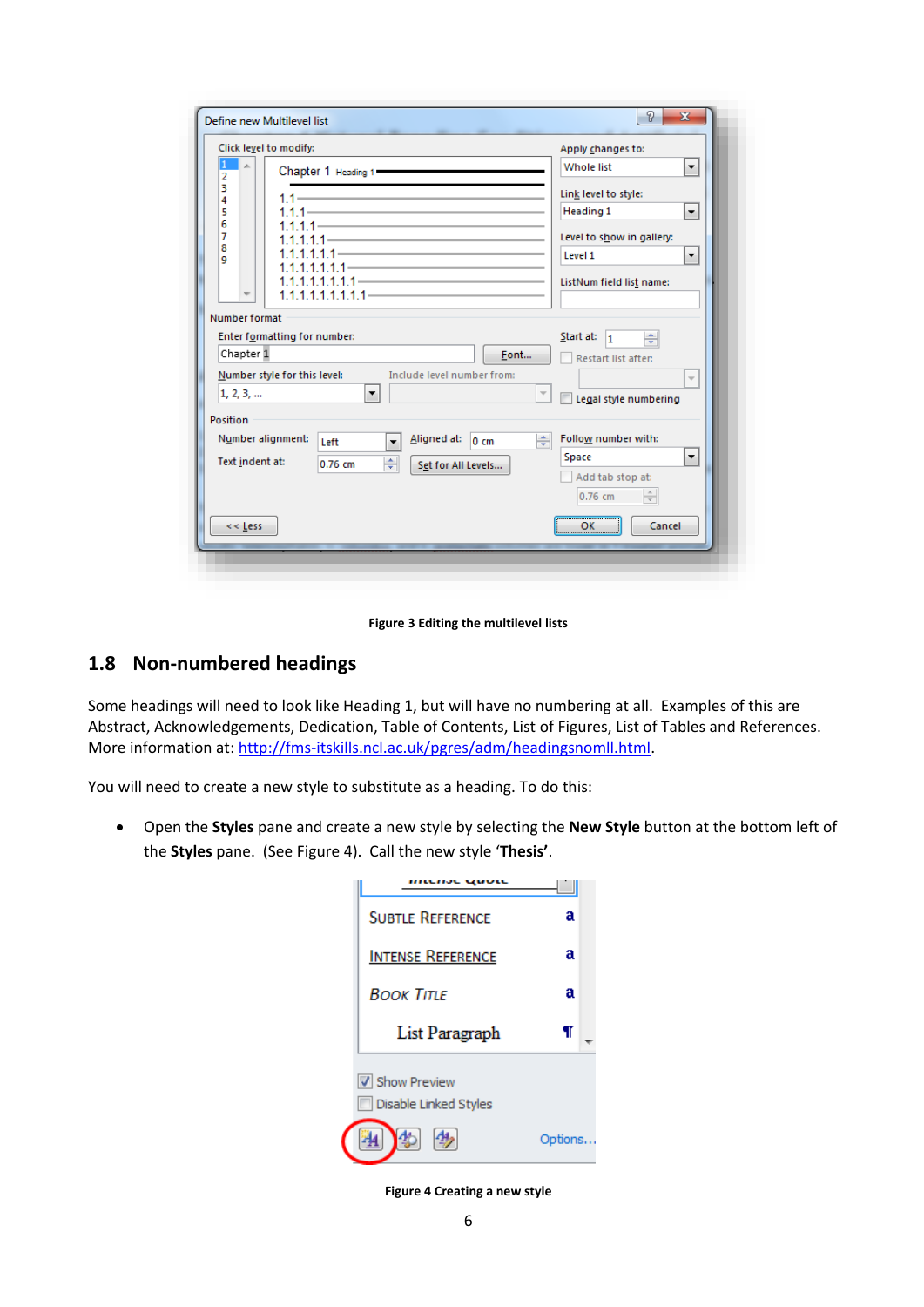Give the new style the following attributes:

- Based on **Heading 1**.
- Font size and font: Same as Heading 1 (look and see).
- Bold and Left Aligned.
- **Format** > **Paragraph** > **Indents and Spacing**: Spacing: 6pt Before and 6pt After.
- Single line spacing.
- Outline level: Level 1.
- Line and Page Breaks: Keep with Next.
- Format Numbering: Select None.

Now this style can be applied to the non-numbered headings throughout the thesis.

#### <span id="page-7-0"></span>**1.9 Creating your own Style Set**

You can now save all your styles as a **'style set'** and, once saved, you can retrieve this style set and apply it to future chapters. More information at[: http://fms-itskills.ncl.ac.uk/pgres/dmcl/stylenewset.html.](http://fms-itskills.ncl.ac.uk/pgres/dmcl/stylenewset.html)

To save the modifications to the styles as a style set:

- From the **Design** tab > **Document Formatting** group, select the drop down arrow and choose **Save as a New Style Set**.
- Name your style set appropriately, perhaps "thesis".
- This styles set will now appears in the **Custom** list.
- Select it to make sure it is applied to your chapter and set it as the **Default** (see [Figure 5\)](#page-7-4). *This means that these settings will be applied to all new blank chapters.*



**Figure 5 Creating a Style Set**

#### <span id="page-7-4"></span><span id="page-7-1"></span>**1.10 Using your Style Set "Thesis" for new chapters**

<span id="page-7-2"></span>When you begin a new chapter, go to the **Design** tab > **Document Formatting** group and select the style from the **Custom** list of styles.

# **Section 2. Managing Pages and Sections**

#### <span id="page-7-3"></span>**2.1 Section Breaks**

A document can be divided into different sections to allow:

 $\triangleright$  Different headers/footers for different parts of the document;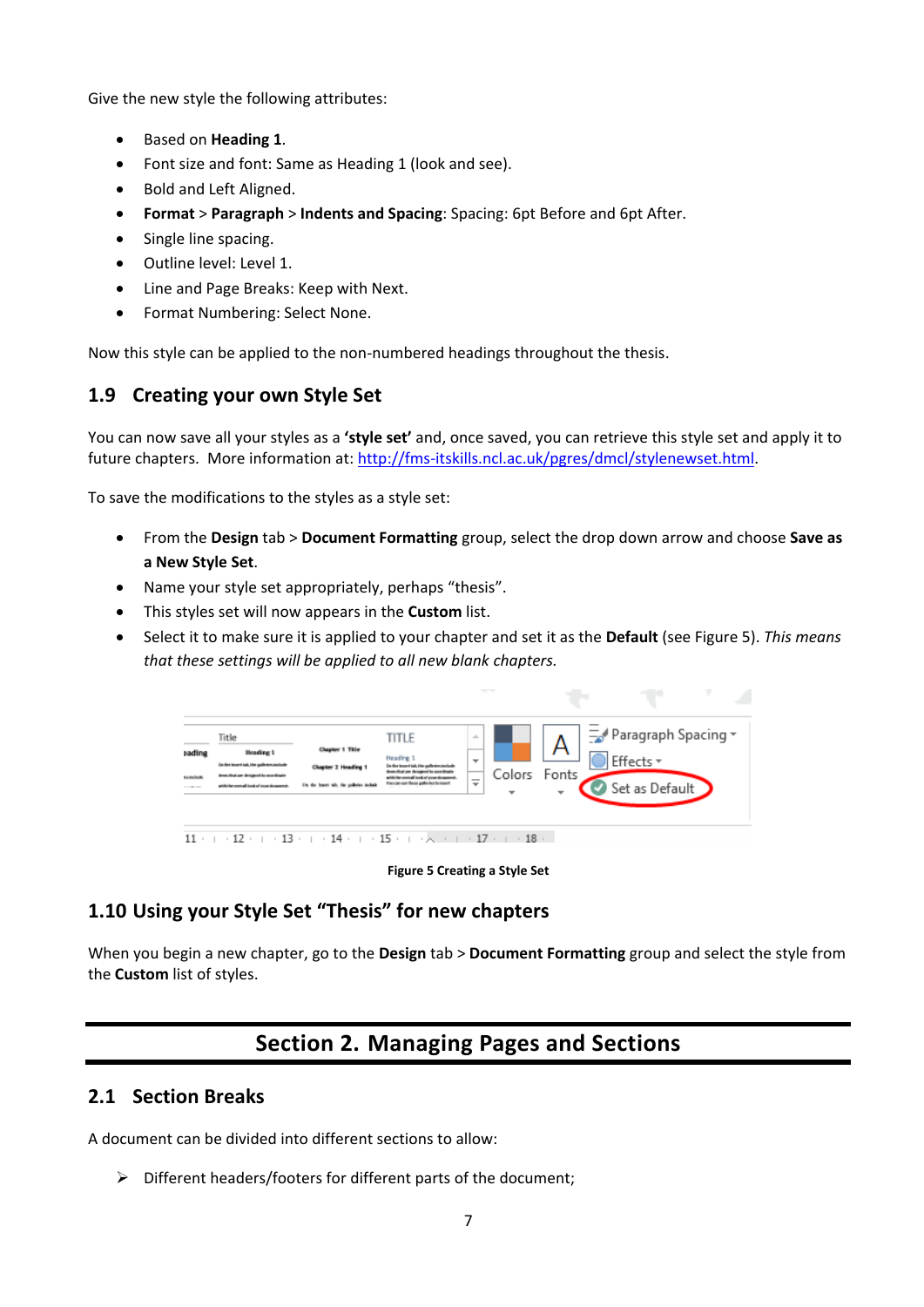- $\triangleright$  A landscape page amongst portrait pages;
- $\triangleright$  Different page margins, columns or page numbers.

Section Breaks are available from the **Page Layout** tab > **Page Setup** group > **Breaks** option (see [Figure 6\)](#page-8-1).



**Figure 6 Inserting a Next Page Section Break**

<span id="page-8-1"></span>More information at[: http://fms-itskills.ncl.ac.uk/pgres/dmcl/pagenumbermodify.html.](http://fms-itskills.ncl.ac.uk/pgres/dmcl/pagenumbermodify.html)

#### <span id="page-8-0"></span>**2.2 Unlinking the Header and Footer**

Headers and Footers are usually linked between sections so that they remain the same throughout the document. The header and footer of the section to be different, plus the section that follows that, must be unlinked. This will isolate the different header, meaning that any changes to this header/footer will not affect the others.

To unlink the header and footer of the page that follows a section:

- Place the cursor in the footer or header of the page to be different.
- In the **Header & Footer** Tools tab, **Navigation** group, unselect the **Link to Previous** icon (se[e Figure 7\)](#page-8-2).
- Repeat this process for the header and footer of the following page.
- This will prevent any alteration to this header and footer unnecessarily affecting the surrounding pages.

<span id="page-8-2"></span>

**Figure 7 Unlinking the header/footer in a section**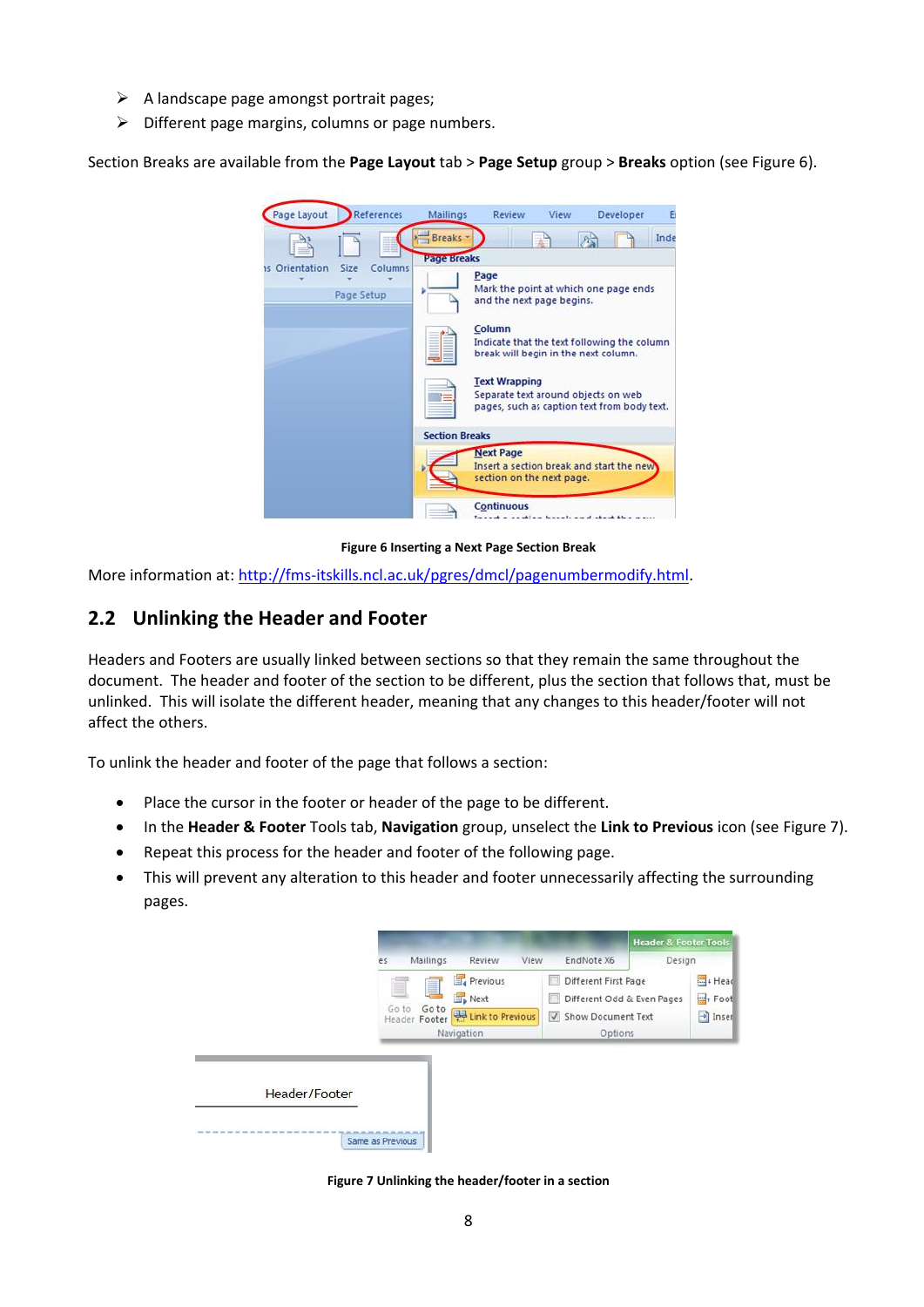## <span id="page-9-0"></span>**2.3 Page Numbers**

To insert a page number, go to the **Insert** tab > **Header & Footer** group > **Bottom of Page** and choose from the options available.

### <span id="page-9-1"></span>**2.4 Change Page Number format**

Contents pages in a thesis are usually numbered differently from the rest of the document. For example using i, ii, iii format instead of 1, 2, 3. Chapter 1 should begin with page number 1. All the rest of the thesis should have page numbers formatted differently.

To format the page numbers differently:

- $\triangleright$  Insert a Next Page Section Break at the point where the contents will change.
- $\triangleright$  Unlink the header/footer in that section and the one that follows it.

Now that the header and footer are isolated, the page numbers in that section can be formatted differently. (See [Figure 8\)](#page-9-3).

| Page Number Format             | 2<br>х     |  |  |  |
|--------------------------------|------------|--|--|--|
| li, ii, iii,<br>Number format: |            |  |  |  |
| Include chapter number         |            |  |  |  |
| Chapter starts with style:     | Heading 1  |  |  |  |
| Use separator:                 | - (hyphen) |  |  |  |
| Examples:                      | $1-1.1-A$  |  |  |  |
| Page numbering                 |            |  |  |  |
| Continue from previous section |            |  |  |  |
| i<br>Start at:                 |            |  |  |  |
|                                |            |  |  |  |
| ОΚ                             | Cancel     |  |  |  |

**Figure 8 Formatting page numbers**

#### <span id="page-9-3"></span><span id="page-9-2"></span>**2.5 Mirrored margins**

The rules for the submission of a thesis at Newcastle are to be printed double-sided therefore you need to set your margins to be 'mirrored'. This will allow enough space for binding on the reverse page. (See [Figure](#page-10-0)  [9\)](#page-10-0).

To do this:

- Set up the margins in the normal way by going to the **Page Layout** tab > **Page Setup** group and select **Margins** > **Custom Margins**.
- Change the margins so that the Left margin is **3cm** and all others **2cm**.
- Under **Multiple pages**: select **Mirror margins**.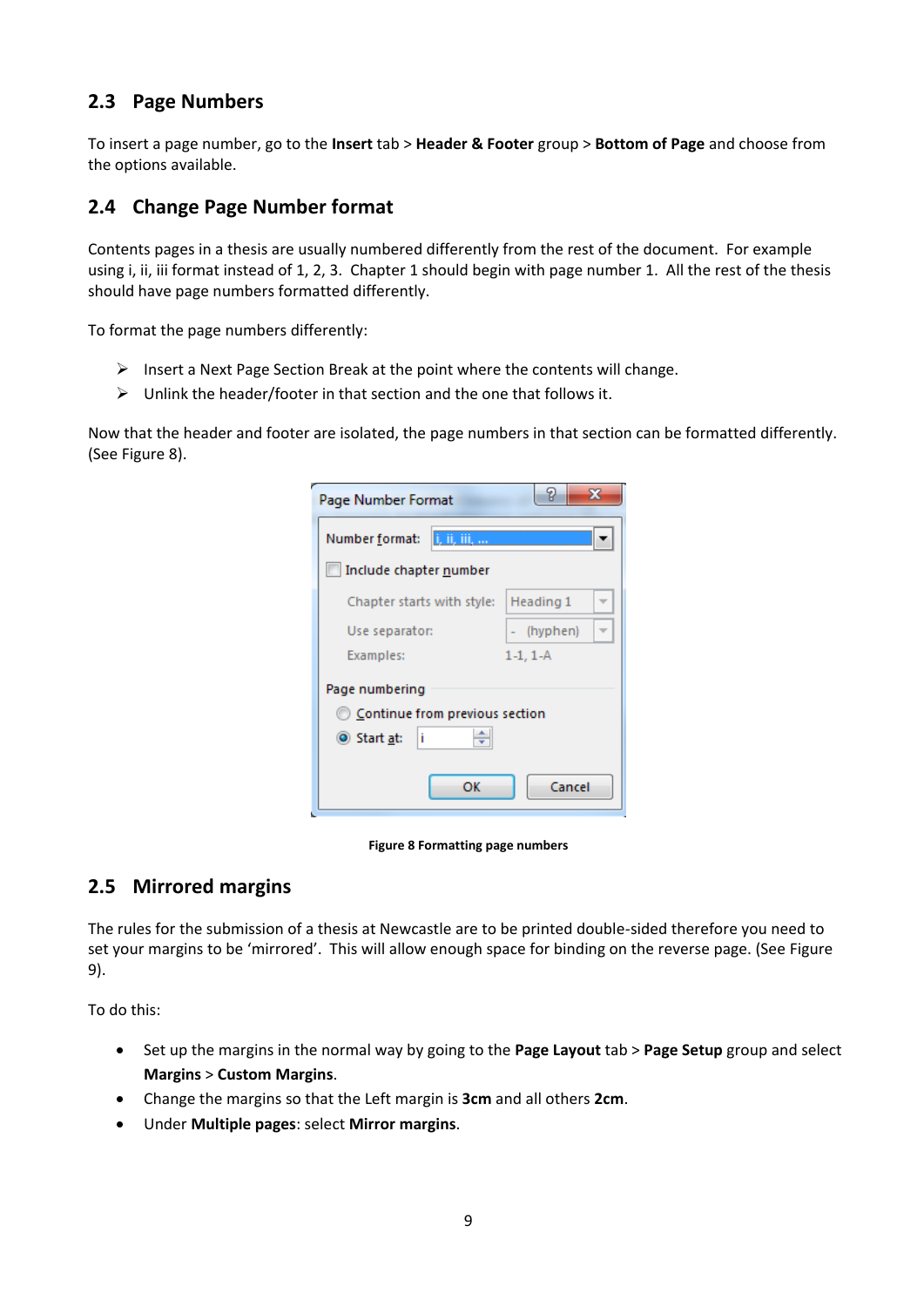| Margins         | Paper           | Layout                         | <b>Document Grid</b>                |                 |                             |
|-----------------|-----------------|--------------------------------|-------------------------------------|-----------------|-----------------------------|
| Margins         |                 |                                |                                     |                 |                             |
| Top:            | 2 <sub>cm</sub> | $\frac{\star}{\tau}$           | Bottom:                             | 2 cm            | $\frac{1}{x}$               |
| Left:           | 3 cm            | $\frac{\triangle}{\mathbf{v}}$ | Right:                              | 2 <sub>cm</sub> | $\frac{\text{A}}{\text{v}}$ |
| Gutter:         | $0 \text{ cm}$  | $\frac{\triangle}{\tau}$       | Gutter position:                    | Left            | $\overline{\phantom{a}}$    |
| Orientation     |                 |                                |                                     |                 |                             |
|                 |                 |                                |                                     |                 |                             |
|                 |                 |                                |                                     |                 |                             |
|                 |                 |                                |                                     |                 |                             |
| Portrait        | Landscape       |                                |                                     |                 |                             |
| Pages           |                 |                                |                                     |                 |                             |
|                 |                 |                                |                                     |                 |                             |
| Multiple pages: |                 | Normal                         | ۰                                   |                 |                             |
|                 |                 | Normal                         | à.                                  |                 |                             |
|                 |                 |                                | Mirror margins<br>2 pages per sheet |                 |                             |
| Preview         |                 | <b>Book fold</b>               |                                     |                 |                             |
|                 |                 |                                | Reverse book fold                   |                 |                             |
|                 |                 |                                |                                     |                 |                             |
|                 |                 |                                |                                     |                 |                             |
|                 |                 |                                |                                     |                 |                             |
|                 |                 |                                |                                     |                 |                             |
|                 |                 |                                |                                     |                 |                             |

<span id="page-10-0"></span>**Figure 9 Mirror margins**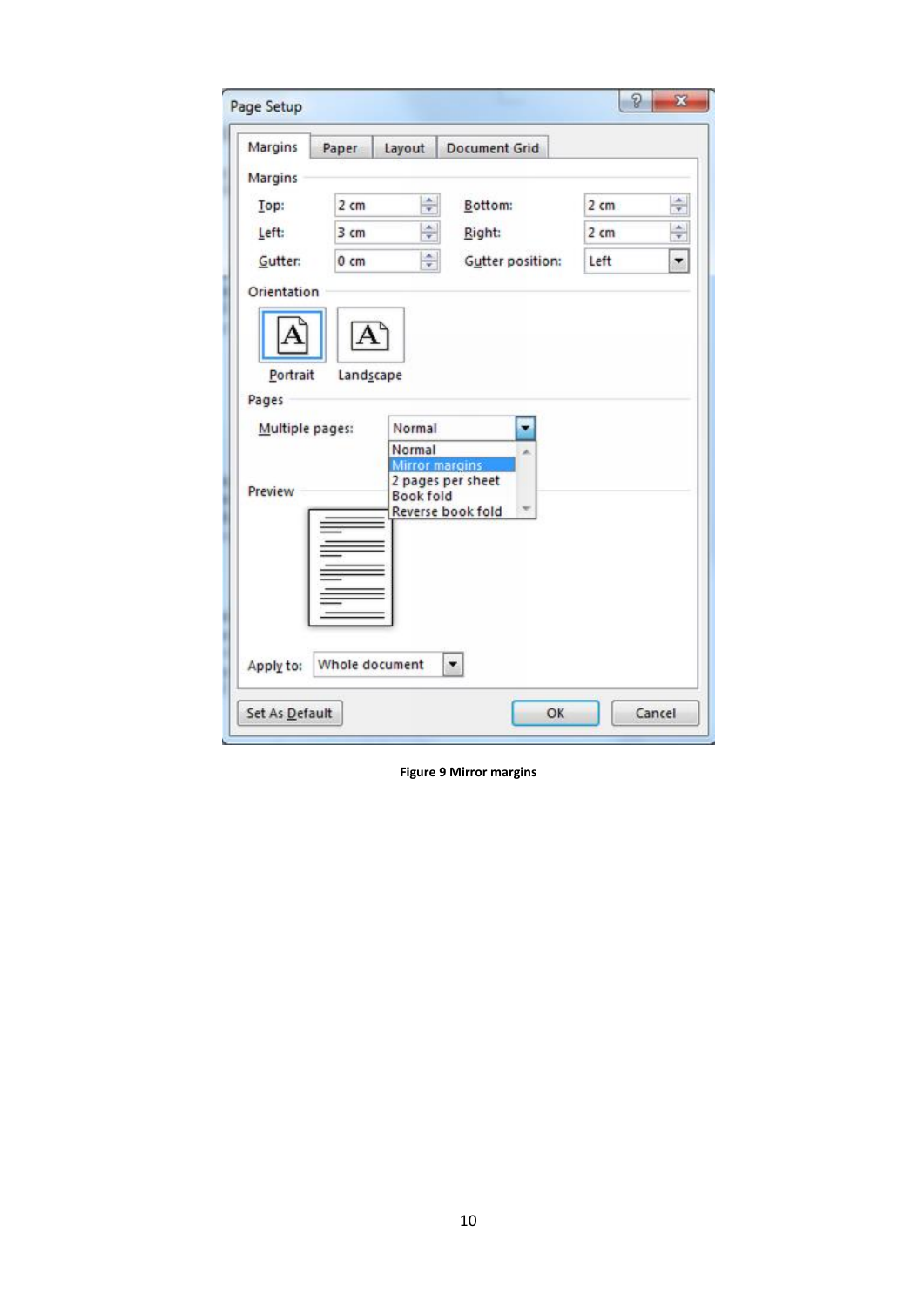# <span id="page-11-0"></span>**Section 3. Table of Contents**

| <b>Table of Contents</b> |
|--------------------------|
| Chapter 1                |
| 1.1                      |
| 1.1.1                    |
| 1.1.2                    |
| 1.1.3                    |
| Chapter 2                |
| 2.1                      |
| 2.1.1                    |
| 2.1.2                    |
| 2.2                      |
| Other stuff<br>2.3       |

## <span id="page-11-1"></span>**3.1 Inserting a Table of Contents**

Heading styles give the document visible and hidden structure. Word uses the hidden structure to create a Table of Contents.

In a thesis, the table of contents must list three TOC (table of contents) levels only:

- $\triangleright$  Heading 1 e.g. Chapter 1;
- $\blacktriangleright$  Heading 2 e.g. 1.1
- $\blacktriangleright$  Heading 3 e.g. 1.1.1

To insert a table of contents go to the **References** tab > **Table of Contents** group > **Table of Contents** drop down list and choose **Custom Table of Contents** > **OK**.

#### <span id="page-11-2"></span>**3.2 Modifying a Table of Contents**

The Table of Contents is formatted by TOC (Table of Contents) styles: TOC 1, TOC 2, TOC 3 etc.

To modify the appearance of the table of contents, you **must** modify the TOC styles using the Styles Pane. [\(Figure 10\)](#page-12-4).

- Place the cursor immediately before the page number within the table of contents.
- The TOC style will be highlighted within the styles pane list scroll to find it.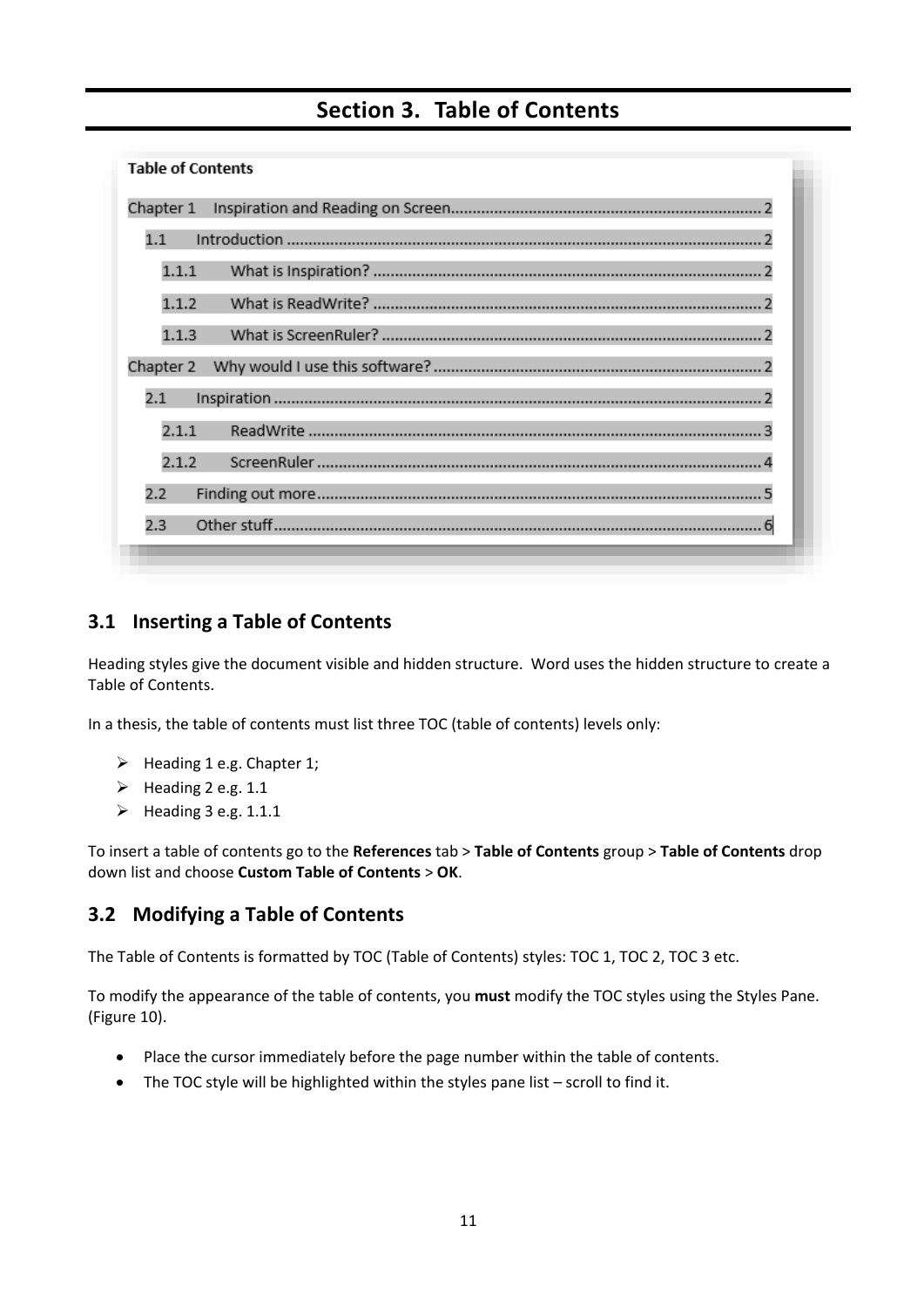| to monitor changes in the distribution of severity.                                                                                                                                                                                                  | Styles                                      |                       |  |  |
|------------------------------------------------------------------------------------------------------------------------------------------------------------------------------------------------------------------------------------------------------|---------------------------------------------|-----------------------|--|--|
| Keywords: cerebral palsy; severity; population register; epidemiology.                                                                                                                                                                               | Quote<br>Salutation                         | 13<br>53<br><b>fa</b> |  |  |
| <b>Table of Contents</b>                                                                                                                                                                                                                             | Signature<br>Strong                         | a                     |  |  |
|                                                                                                                                                                                                                                                      | Subtitle<br>Subtle Emphasis                 | 53<br>ä               |  |  |
|                                                                                                                                                                                                                                                      | Subtle Reference<br>Table                   | a<br>٩ī               |  |  |
|                                                                                                                                                                                                                                                      | Table header<br><b>Table of Authorities</b> |                       |  |  |
|                                                                                                                                                                                                                                                      | Table of Figures<br><b>Thesis</b>           | T<br>۳                |  |  |
|                                                                                                                                                                                                                                                      | Title<br><b>TOA Heading</b>                 | 59                    |  |  |
|                                                                                                                                                                                                                                                      | TOC <sub>1</sub>                            |                       |  |  |
| 2.1.1 Severity: lifestyle assessment questionnaire for cerebral palsy 5                                                                                                                                                                              | TOC <sub>2</sub><br>TOC <sub>3</sub>        | च                     |  |  |
|                                                                                                                                                                                                                                                      | Undate TOC 3 to Match Selection<br>Modify   |                       |  |  |
| Serect All: (No Data)<br>Remove All: (No Data)<br>Delete TOC 3<br>3.3 Distribution of severity within birth weight groups, by 10 year cohort 7<br>Add to Style Gallery<br>2.4 Contribution of birth woight groups to grovell goses by 10 year ophort |                                             |                       |  |  |

#### **Figure 10 Modifying the TOC styles**

<span id="page-12-4"></span>*Any changes that you make to Styles should be saved to your Style Set. Overwrite the style 'Thesis'.*

More information at[: http://fms-itskills.ncl.ac.uk/pgres/dmcl/tocmodify.html.](http://fms-itskills.ncl.ac.uk/pgres/dmcl/tocmodify.html)

#### <span id="page-12-0"></span>**3.3 Update the Table of Contents to include Non-numbered headings**

Because the style 'Thesis' is based on Heading 1 and therefore has an outline level of 1, it should be automatically included in the table of contents. All you need to do is to refresh the contents. To do this, place your cursor anywhere within the table of contents. Press the F9 key on the keyboard, and select Update entire table.

# **Section 4. Managing Objects**

#### <span id="page-12-2"></span><span id="page-12-1"></span>**4.1 Tables**

Tables should be positioned with text wrapping set to **None**.

To set the table text wrapping to None, right-click over the table and choose **Table Properties** > **Table** tab > **Text wrapping: None**.

If your table is in the wrong place, do **NOT** drag it. Instead cut it out and paste it where it is supposed to go in the document.

More information at[: http://fms-itskills.ncl.ac.uk/pgres/dmit/tables1.html.](http://fms-itskills.ncl.ac.uk/pgres/dmit/tables1.html)

#### <span id="page-12-3"></span>**4.2 Tables over 2 pages**

If a table has to spread over two pages, you could repeat the header row to help the reader make sense of the page two columns.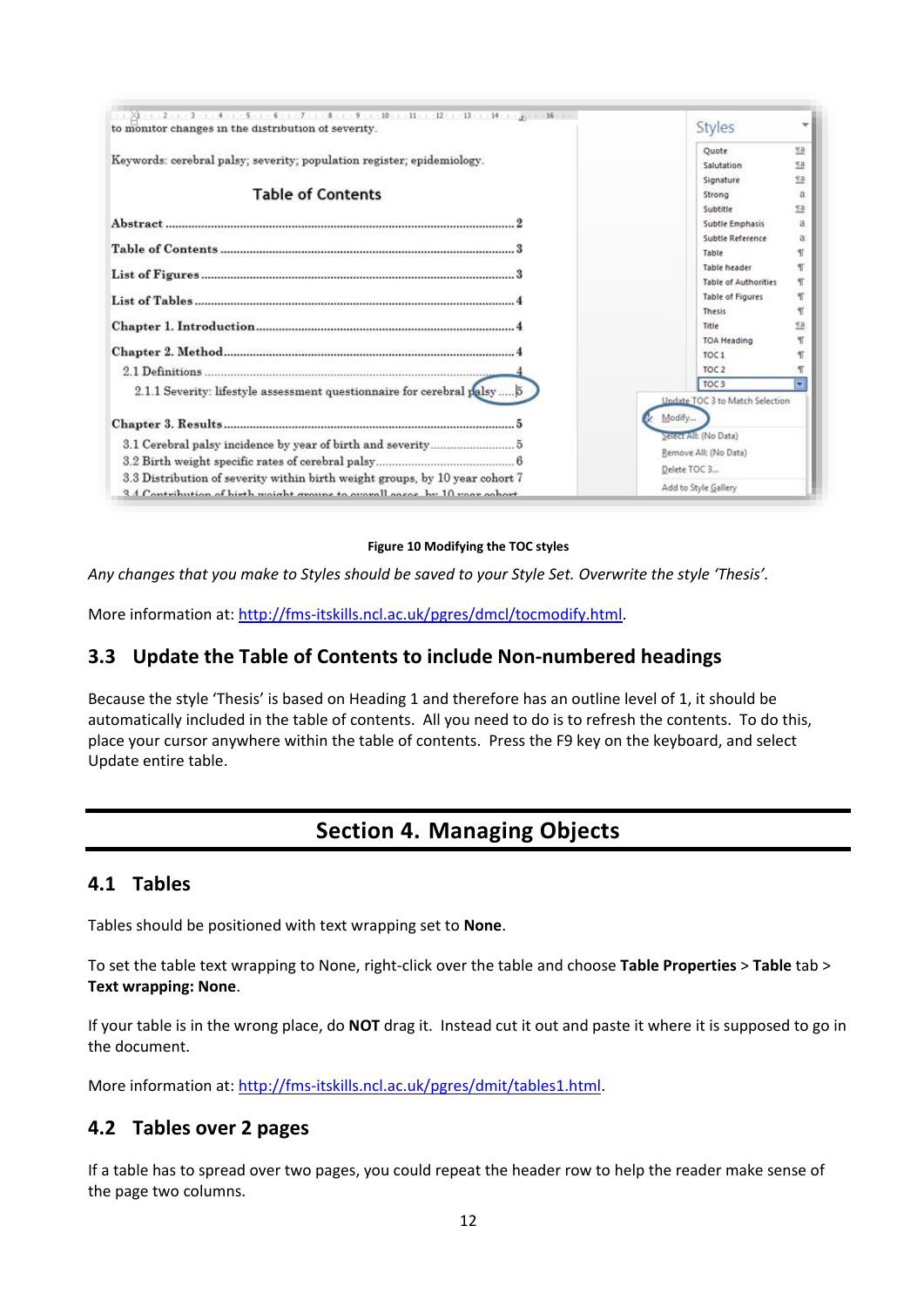To repeat the header row of a table:

- Select the header row;
- Right-click over the table and choose **Table Properties**;
- Under the **Row** tab, tick the '**Repeat as header row at the top of each page'**.
- Alternatively, place the cursor in the table and go to the **Table Tools** tab > **Layout** tab > **Data** group and select **Repeat Header Rows**.

If you want your table to be kept together on the one page:

- Select the whole table and from the **Home** tab > **Paragraph** group, explode the Paragraph dialog box;
- Select the **Line and Page Breaks** tab and in the **Pagination** section tick for **Keep with Next** and **Keep lines together**.

#### <span id="page-13-0"></span>**4.3 Images**

Images are complex and very varied. You should follow some basic rules of thumb for any image that you use, especially in Word:

- $\triangleright$  Use an image editor (i.e. IrfanView) to make significant changes to an image.
- $\triangleright$  Use PowerPoint to draw schematic diagrams and annotate images with textboxes/arrows etc.
- Put images **In Line with Text**. *(Do not drag images around in the document – cut and paste instead).*
- $\triangleright$  Compress images in Word if you resize or crop them to reduce file size.

## <span id="page-13-1"></span>**4.4 Compressing images to reduce file size**

Compressing a picture or high resolution photo will dramatically reduce the size of your file without reducing the quality of the image to an unacceptable level.

To compress images in Word:

- Select the image then choose **Picture Tools** tab > **Format** tab > **Adjust** group > **Compress** picture.
- Ensure that both Compression options are ticked. Apply only to this picture and Delete cropped areas of pictures. [\(Figure 11\)](#page-14-1).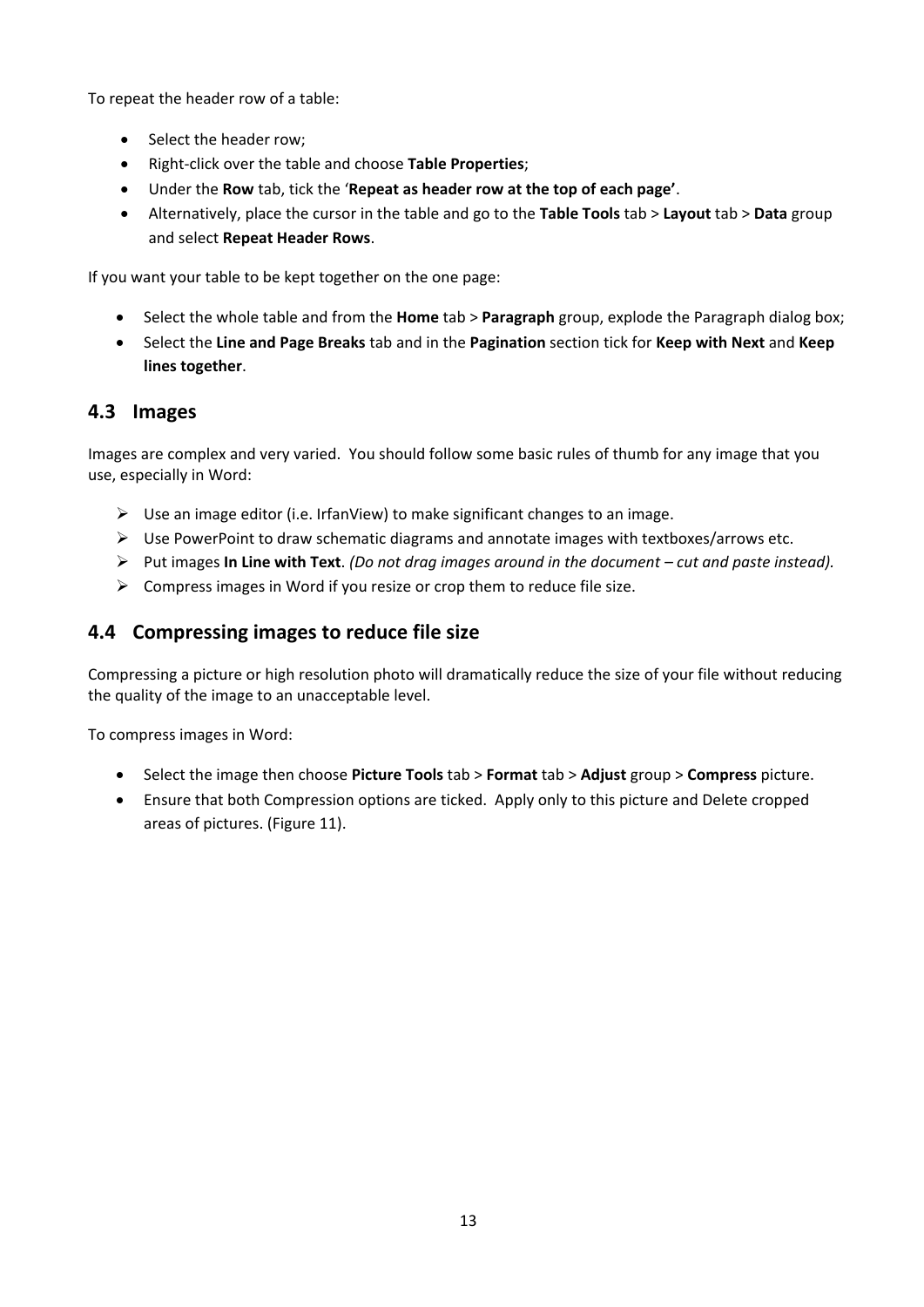

Original file size - 771KB



#### File size after compressing in Word - 41.6KB



#### **Figure 11 Compressing images**

<span id="page-14-1"></span>More information at[: http://fms-itskills.ncl.ac.uk/images/.](http://fms-itskills.ncl.ac.uk/images/)

#### <span id="page-14-0"></span>**4.5 Captions**

You should use the caption tool within Word because caption numbering is updated automatically. Word makes managing figures and tables in a document much easier than trying to do it manually. Re-numbering a long document without using these tools can be tedious and frustrating. Using the caption tool will also enable you to produce a List of Figures. More information at: [http://fms](http://fms-itskills.ncl.ac.uk/pgres/dmit/referencing.html)[itskills.ncl.ac.uk/pgres/dmit/referencing.html.](http://fms-itskills.ncl.ac.uk/pgres/dmit/referencing.html)

To insert a caption:

- Place the cursor where the caption is to appear.
- Go to the References tab > Captions group > Insert Caption.

By default, Word provides caption labels - Figure, Table and Equation, but you can create a different label for use with your captions. To do this:

- Display the **Caption** dialog box and select **New Label**.
- Enter the new label, exactly as you want it to be displayed.
- Press **OK**.

You can now use the newly defined label when you need to add captions just as you normally would, but choose the caption you just defined.

The Caption style can be modified just like any other Heading style. Remember, if you do this to update your 'Thesis' styleset.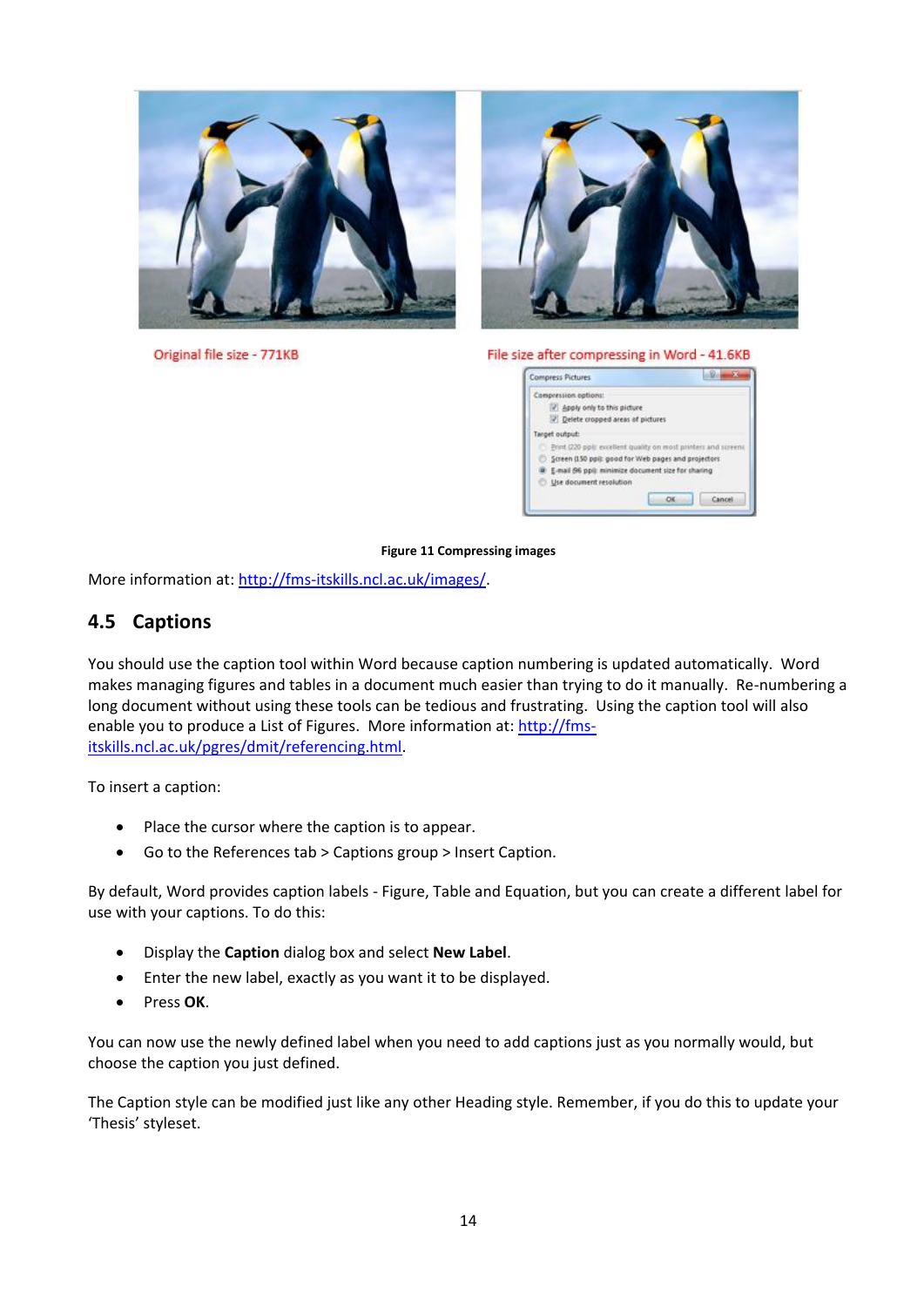## <span id="page-15-0"></span>**4.6 Cross-references**

Cross-references refer to figures or tables elsewhere in your document (e.g. **'see Table 1'**).

You can only insert a cross-reference once a caption has been inserted.

To insert a cross-reference:

- Place your cursor where the cross-reference is to appear (in the main text).
- Go to **References** tab > **Captions** group > **Cross-reference**.
- From the **References Type** drop down menu, select the appropriate reference type (e.g. Figure).
- From the **Insert reference to** drop down menu, select the option '**Only label and number'**. The explanation will not be inserted.
- Select **Insert**, then **Close**.

## <span id="page-15-1"></span>**4.7 Equations cross-references**

When you insert a cross-reference to an equation, the cross-reference will include the entire equation. To avoid this, put the equation and caption in separate cells of a single-row, two-columned borderless table.

#### <span id="page-15-2"></span>**4.8 Moving images**

<span id="page-15-3"></span>Remember if you move an image or cut an image out, you need to insert the cross-reference to that image again otherwise you will get an error message.

# **Section 5. Merging Chapters**

#### <span id="page-15-4"></span>**5.1 The Essential Rules**

- Always keep the original chapters separate and intact.
- Be logical and systematic when combining the chapters.
- Only merge the chapters together **just before you print**.
- **Proof-read** and edit your work **before merging**.
- **Unformat citations before** merging documents.
- **Save** all sections properly, with back-ups on a separate disk, before merging them.
- **Save** the files onto your H: drive (Documents folder), and avoid working on files stored on a removable disk or in email.
- **Save** the merged document between each chapter merge.
- Format the EndNote bibliography and in-text citations once all chapters have been merged.
- **Thoroughly check** all automatic text including headers and footers, page numbers, numbered lists, captions, cross-references, lists of figures/tables, table of contents, footnotes and EndNote in-text citations and bibliography. Update these fields before printing then check them again.

More information at[: http://fms-itskills.ncl.ac.uk/pgres/mld/.](http://fms-itskills.ncl.ac.uk/pgres/mld/)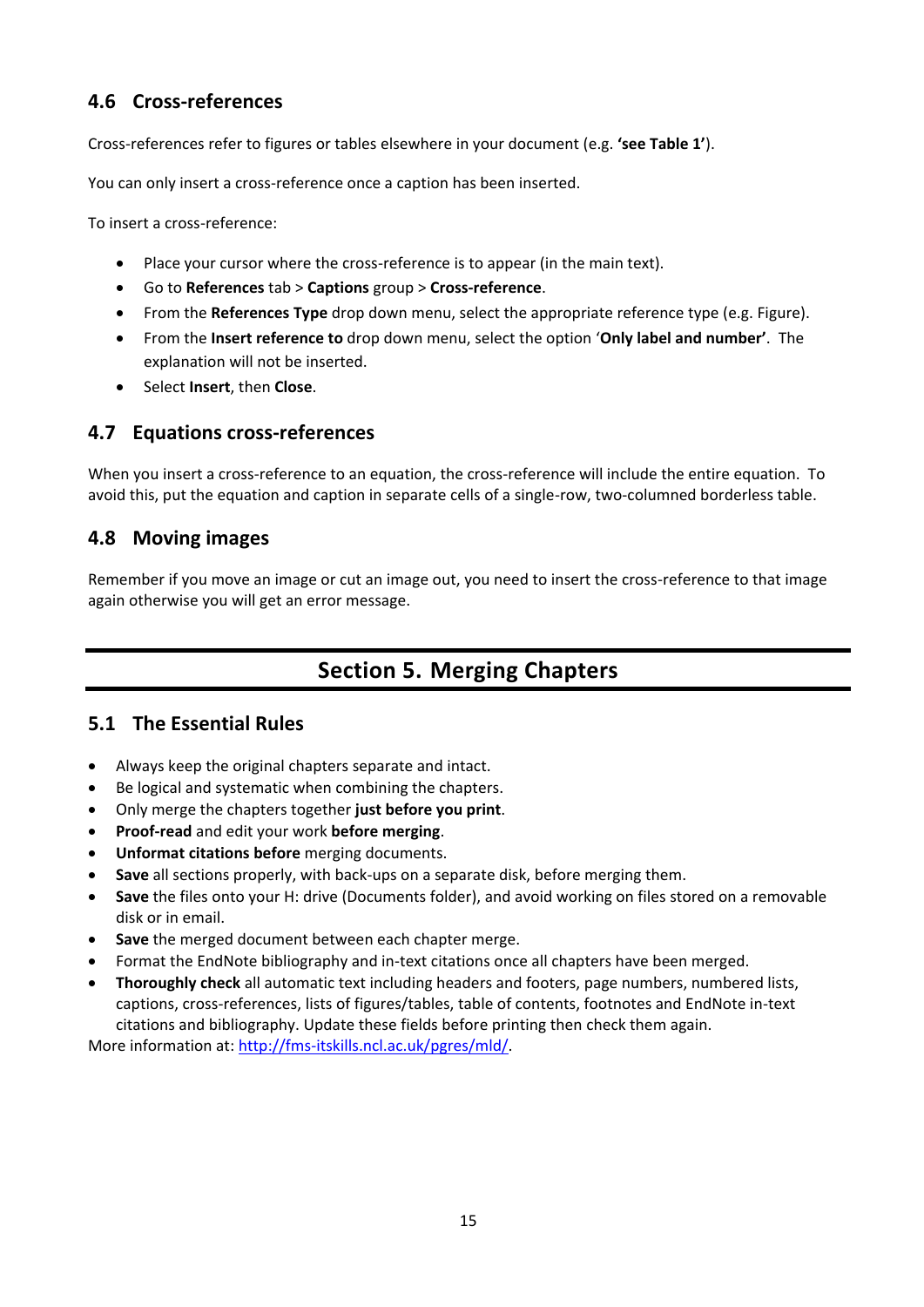## <span id="page-16-0"></span>**5.2 Recommended ways of merging**

- $\triangleright$  Copy and Paste
- $\triangleright$  Insert File

It is important to choose the most appropriate method for your IT competence and confidence, whilst bearing in mind other considerations such as method of printing, preferences on editing, speed of computer being used, considerations of file size and document complexity etc.

## <span id="page-16-1"></span>**5.2.1 Copy and Paste**

Exactly as it says on the tin, copy the chapter you wish to merge and paste it at the end of the previous chapter.

- Start a new document.
- Unformat the citations in the first chapter, using the **EndNote** tab > **Bibliography** group > **'Convert Citations and Bibliography'** drop down list > **'Convert to Unformatted Citations'** option.
- Insert a **Page Break**. *(You don't need to insert a Next Page Section Break because you are working within the Chapters section).*
- Repeat the process for each chapter, adding them in the correct order.
- Save the merged document.

#### <span id="page-16-2"></span>**5.2.2 Insert File**

Use **Insert** tab > **Text** group > **Object** option > **Text from File.**

- Unformat the citations in all chapters.
- From the **Insert** tab > **Text** group, select the arrow next to **Object** and choose **Text from File.**
- In the **Insert File** dialog box, locate the chapter to insert and double-click it.
- Save the document.
- Repeat the process for each chapter, adding them in the correct order.